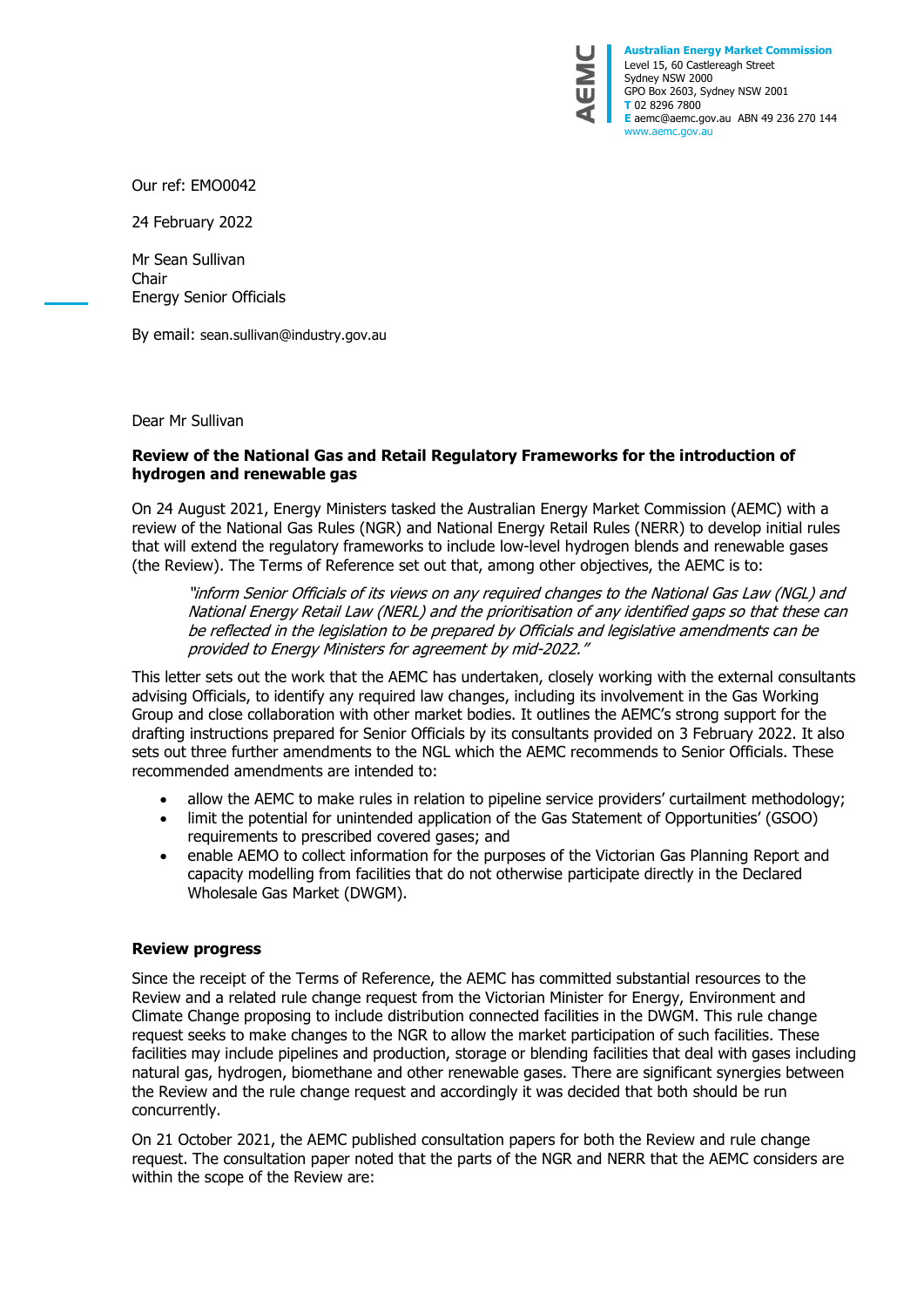- economic regulation of pipelines issues on the operation of economic regulation, ringfencing arrangements and the rights of natural gas equivalents and constituent gases suppliers to connect to pipelines
- market transparency mechanisms the application of the reporting obligations for the Bulletin Board, GSOO and Victorian Gas Planning Report
- facilitated gas markets (the DWGM and the short-term trading market (STTM)) potential changes to registration categories, managing settlement and allocation and trading natural gas equivalents and constituent gases through the facilitated markets
- regulated retail markets potential changes to registration categories, impacts on settlement, metering and billing
- consumer protections managing issues relating to the sale and supply of natural gas equivalents that may arise between retailers, distributors and customers such as pricing, notification requirements and billing data
- regulatory sandbox framework how this new framework can be used for trial projects relating to natural gas equivalents.

Following the publication of the consultation paper, stakeholders had the opportunity to provide submissions until 2 December 2021. With respect to the Review, the AEMC received 23 submissions from stakeholders to the consultation paper and a further 10 submissions with respect to the rule change request. A number of meetings have been held with stakeholders, including widely attended workshops that were run over 13, 14 and 15 December. During the preparation of the consultation paper and the consultation period, the AEMC has worked closely with market bodies and jurisdictional regulators – the Australian Energy Market Operator (AEMO), the Australian Energy Regulator (AER), the Western Australian Economic Regulation Authority (ERA), the Victorian Essential Services Commission (ESC), the Victorian Department of Environment, Land, Water and Planning (DELWP) and Energy Safe Victoria. The AEMC has also met with jurisdictional technical regulators.

## **Drafting instructions for the Law and Regulations**

The AEMC has also worked closely with external consultants advising Officials, namely Axiom Economics, Seaton Legal and Catriona Webster Consulting. This included actively working with these consultants in assessing the existing legal framework and considering the nature of legislative changes required to extend the regulatory frameworks to hydrogen and other renewable gases. It also included providing feedback on the drafting instructions that were provided to Officials on 3 February 2022.

These drafting instructions provide for the following proposed amendments to the Law and Regulations:

## National Gas Law

- New terms to define the new gases and gas blends and identify when they are 'covered' by the **NGL**
- Amendment of existing terms (including the National Gas Objective) and other provisions to extend the framework to covered gases
- New concept of blend processing services with associated light-handed access framework
- Extension of pipeline ring-fencing provisions to the new gases
- Extension of facilitated market provisions to allow for markets relating to any covered gas and blend processing service providers
- Changes to the DWGM provisions to allow for injections into declared distribution systems
- Changes to permissible registration categories for facilitated markets and regulated retail markets to extend the relevant categories to covered gases and permit the registration of blend processing service providers in the DWGM and regulated retail markets where required
- Changes to regulatory sandboxing to allow trial projects relating to gases or gas blends before they are 'covered'
- Some new heads of power for rules, including rules with respect to transition of supply to new gas products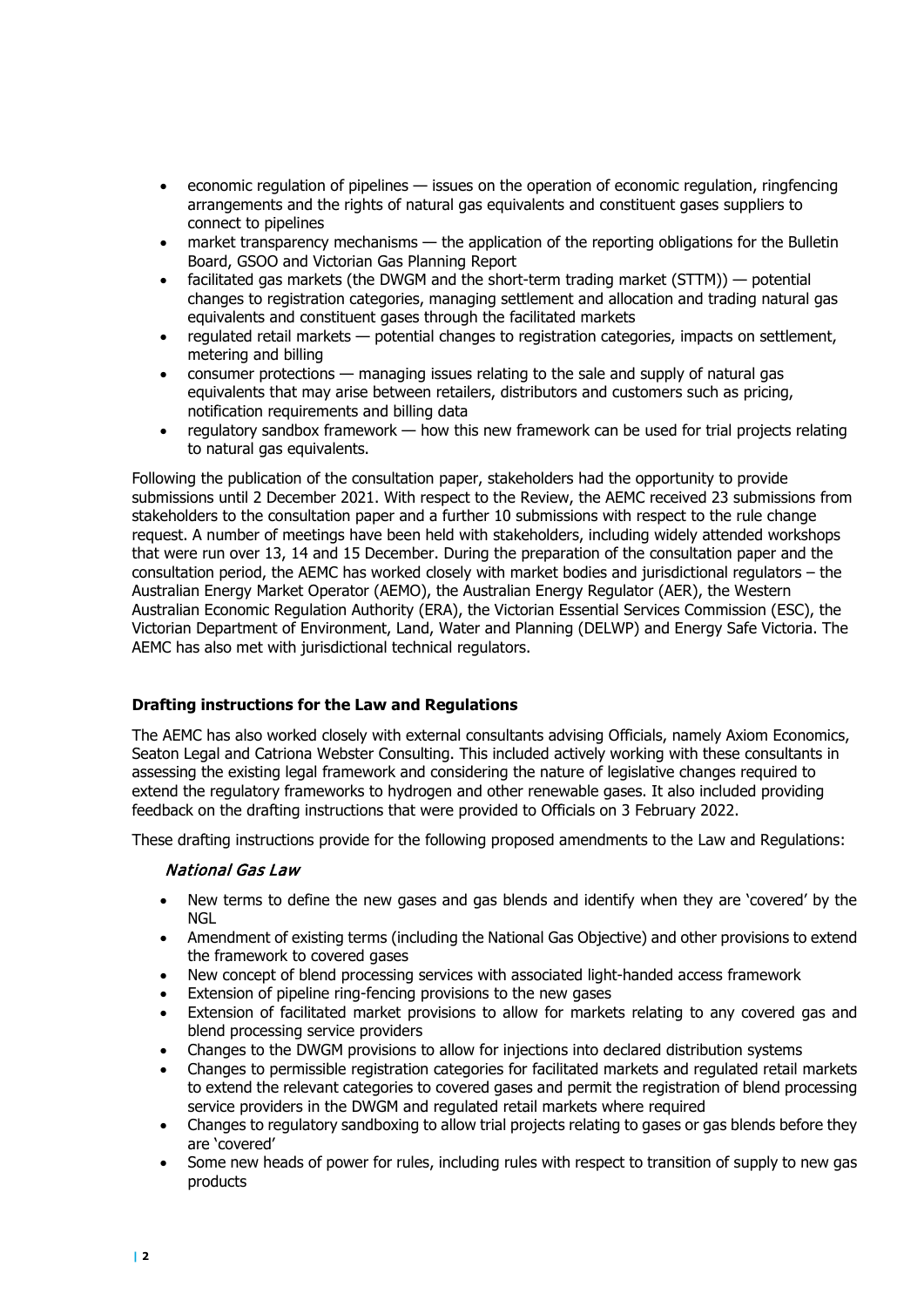# National Gas Regulations

- A new regulation to define prescribed covered gases hydrogen, biomethane, synthetic methane and gas blends that aren't natural gas equivalents
- The list of civil penalty and conduct provisions to be updated

## National Energy Retail Law

- Changes to defined terms to extend the NERL to 'natural gas equivalents' and any prescribed covered gas specified by the National Energy Retail Regulations to be a gas under the NERL
- Allow for separate authorisation, exemption, Retailer of Last Resort (RoLR) appointments, Rules, etc for natural gas/natural gas equivalents as a group and other gases
- Enable rules to be made with respect to transition of supply to new gas products
- Transition existing gas authorisations, exemptions and RoLRs to natural gas equivalents

## National Energy Retail Regulations

• Amend transitional provisions to clarify application of regulations to different gas products.

The AEMC strongly supports these proposed amendments and considers that these will be necessary in order for the AEMC and other market bodies to properly exercise their functions and powers with respect to natural gas equivalents, their constituent gases and other covered gases. The AEMC also considers that some of the proposed amendments would facilitate the solution sought in the DWGM rule change request, namely changes to allow for injections into declared distribution systems.

#### **Other potential changes to the NGL and NERL**

As part of the review and the DWGM rule change, the AEMC has considered, across the workstreams, whether any changes need to be made to the NGL and NERL in addition to those contemplated by the current drafting instructions for the Law and Regulations. At this stage we have identified three additional changes that we recommend be made to the NGL, which are intended to:

- allow the AEMC to make rules in relation to pipeline service providers' curtailment methodology
- limit the potential for unintended application of the GSOO requirements to prescribed covered gases
- enable AEMO to collect information for the purposes of the Victorian Gas Planning Report and capacity modelling from facilities that do not otherwise participate directly in the DWGM.

These changes are described in further detail below.

It is worth noting that once we complete the next round of consultation in May 2022 we may identify other changes that need to be made to the Law and Regulations (including to the list of civil penalty and conduct provisions in the Regulations). If this occurs, then the AEMC will advise Officials of the required changes so that they can be considered prior to submitting the final package to Energy Ministers.

#### Curtailment methodology

The first additional change that the AEMC has identified at this stage is to amend s74 of NGL (or Schedule 1 of the NGL) to allow the AEMC to make rules in relation to the curtailment methodology that pipeline service providers employ in relation to suppliers of natural gas, natural gas equivalents and constituent gases. This issue was raised in the AEMC's consultation paper and based on the feedback received, we consider that there would be value in amending the NGR to require:

- service providers of scheme and non-scheme pipelines to publish their supplier related curtailment methodology in their user access guide
- service providers of scheme pipelines to have the curtailment methodology approved by the regulator as part of the access arrangement.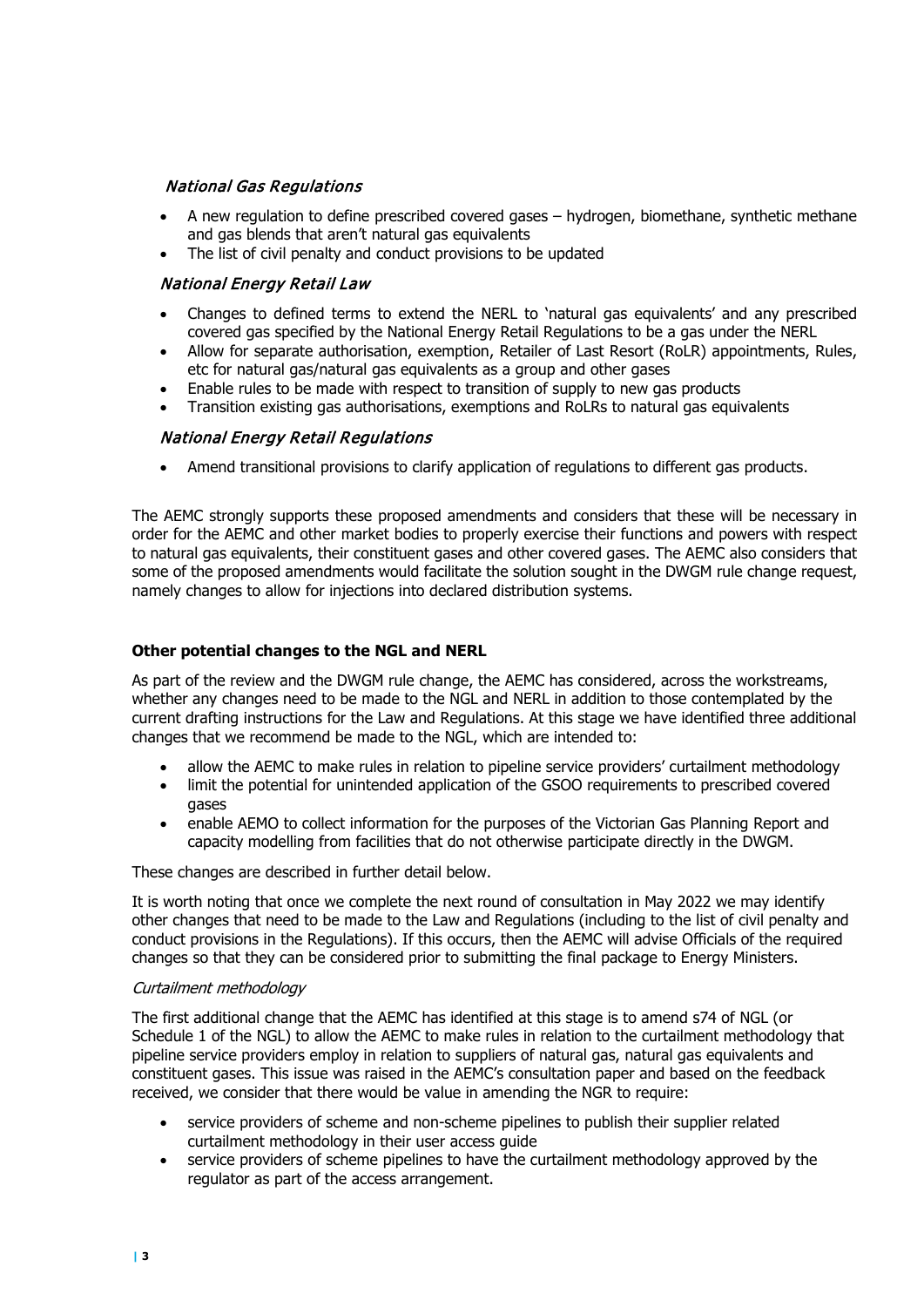## GSOO

The second change that the AEMC has identified relates to the proposed amendments in the drafting instructions provided to Officials on 3 February 2022.

The proposed amendment to section 91D inserted a new subsection (3) as follows:

(3) In subsection (2)—

(a) a reference to gas means a reference to natural gas and natural gas equivalents and to the extent provided for in the Rules, any prescribed covered gas;

(b) a reference to pipeline services means services provided by pipelines hauling natural gas or natural gas equivalents or to the extent provided for in the Rules, any prescribed covered gas.

The AEMC has identified the need for additional changes to this section to address areas of potential unintended requirements for the GSOO to extend to prescribed covered gases under section 91D(2), once that subsection is extended to covered gases and the covered gas industry. We propose a different approach that would omit new subsection (3) and instead amend s91D(2) to state that the GSOO must contain the matters outlined in the subsection for any covered gases specified in the NGR. This change will also simplify the drafting.

#### AEMO's powers to collect information for the VGPR and other capacity-related modelling

The final amendment the AEMC has identified relates to the Victorian Gas Planning Report (VGPR) and other capacity-related modelling conducted by AEMO, for which information may be required from facilities that do not otherwise participate directly in the DWGM.

One option is to extend the DWGM registration categories so that these facility operators register and are subject to the DWGM information provisions. However, the AEMC proposes instead that amendments be made to the NGL to allow the Rules to require information to be provided to AEMO for specified purposes without also requiring the facility operator to be registered. This is similar to the approach taken for the STTM under section 91FEA of the NGL and is intended to reduce the administrative burden for parties that do not need to be registered for market purposes, but from whom AEMO may need to obtain information for defined purposes.

To achieve this outcome, the AEMC propose that new provisions be included in the NGL that would (subject to the Rules) require a person who has possession or control of information in relation to the natural gas industry to give the information to AEMO if the information is reasonably required by AEMO to perform the following two of its declared system functions (refer to section 91BA):

 $\zeta(c)$  to monitor and review the capacity of the declared transmission system and the trends in demand for the injection of gas into, and the withdrawal of gas from, that system; (d) to provide information and other services to facilitate decisions for economically efficient investment in markets for natural gas.'

#### Other considerations

The AEMC also considered whether further amendments may be required for:

- AEMO's functions in relation to gas quality
- the liability and immunity provisions in the NERL for the quality of gas supplied by retailers and distribution network service providers to consumers.

Following extensive engagement with stakeholders, the AEMC does not propose to recommend any law changes with respect to these areas.